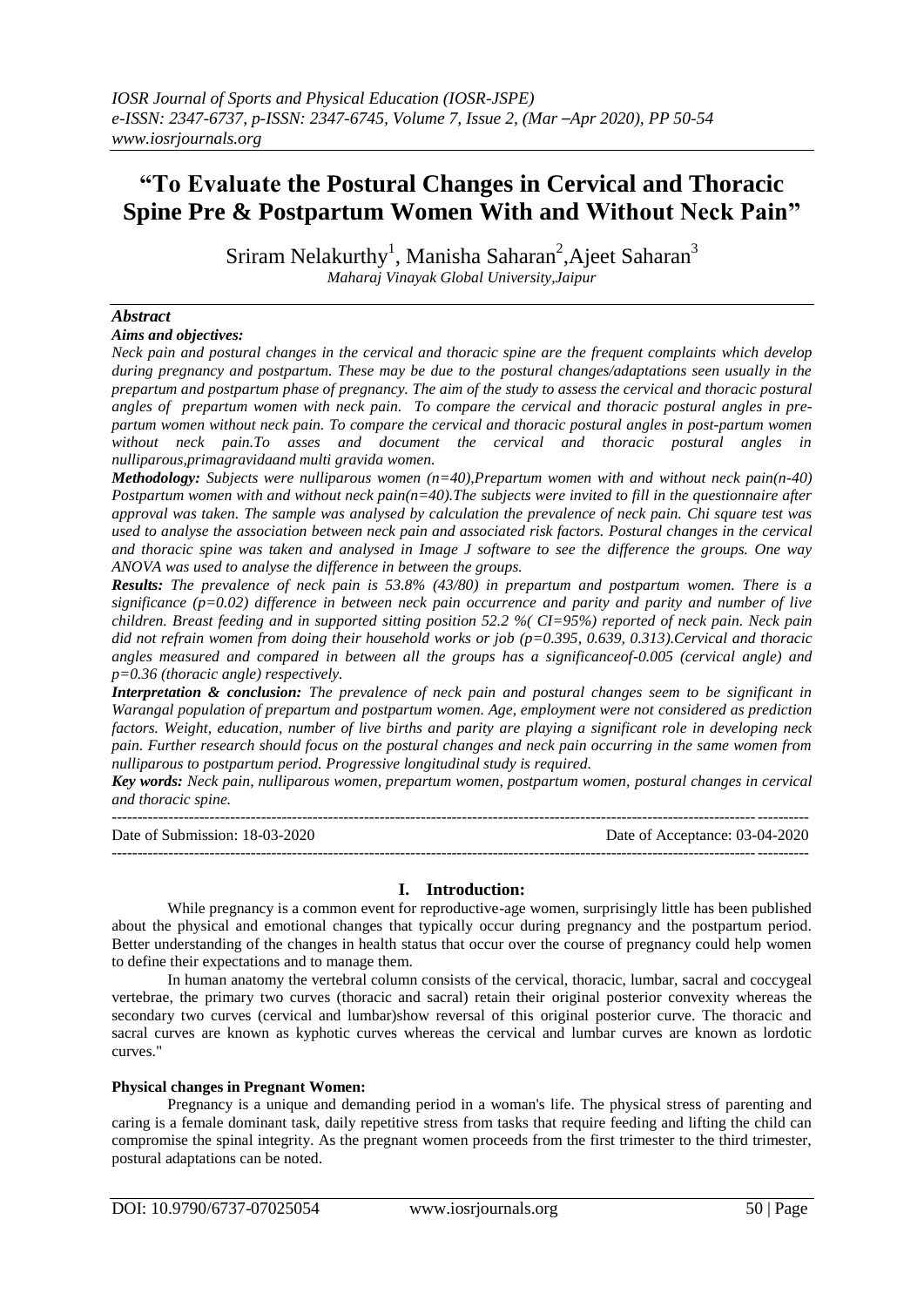Neck pain is the most common problem in primary health care and it contributes significantly to individual suffering. Neck pain and its related disability cause an important socioeconomic burden to society. It is the second largest causes of time off work, after low back pain. Neck pain may arise from the muscle, joints, tendons, soft tissue, bones, neural tissue, periosteum, ligaments. The exact origin is typically difficult to identify. There is no consistent clinical classification system for neck pain or cervical pain in literature. Hence considering all the above views firstly this study intended to find out neck pain characteristics in pregnant women and secondly to examine that pregnancy related postural changes in cervical and thoracic spine.

# **II. Aims And Objectives**

- 1. To assess the cervical and thoracic postural angles of prepartum women with neck pain
- 2. To assess the cervical and thoracic postural angles of postpartum women with neck pain.
- 3. To compare the cervical and thoracic postural angles in pre-partum women without neck pain.
- 4. To compare the cervical and thoracic postural angles in postpartum women without neck pain.
- 5. To asses and document the cervical and thoracic postural angles in nulliparous, prima gravid and multi gravid women.

# **III. Methodology**

## **STUDY DESIGN:**

## Case-control Study Design

**SOURCE OF DATA:** As part of the study the pre partum, postpartum and nulliparous women were taken references from various Gynaecologists, Hospitals, other private clinics, subjects were assessed for study at Vaagdevi College of Physiotherapy and Rehabilitation Clinic attached to Vaagdevi college of Physiotherapy. The subjects were divided into the following groups:

- 1. Prepartum women with neck pain
- 2. Postpartum women with neck pain
- 3. Prepartum women without neck pain
- 4. Postpartum women without neck pain
- 5. Nulliparous women

# **SAMPLING PROCEDURE:**

The study was carried out with purposive sampling method. All women who met the selection criteria were invited to participate in the study. A sample of 160 samples of prepartum, postpartum and nulliparous women who came to the Vaagdevi Physiotherapy and Rehabilitation Clinic were recruited for the study. A group of 40 nulliparous women without any complaint of neck pain were taken as control group. A group of 40 prepartum women and 40 postpartum moments with and without neck pain were taken as the experimental group for the study. A written consent (approved by ethical committee of the Vaagdevi College of Physiotherapy) was obtained stating voluntary acceptance by the subject to participate in our study.

## **Inclusion criteria:**

- Nulliparous women,No history of cervical trauma, No pregnancy till date
- Pregnant women in the 3r trimester of pregnancy (7h, 8th, 9th month)
- Postpartum women those within less than one year after delivery

# **Exclusion Criteria:**

- Congenital deformities, Recent surgeries, History of injury to the spine
- Cervical radiculopathies, Decreased range of motion in the neck

# **Data Collection Tools:**

- Neck pain questionnaire
- Nikon Coolpix S8100 Digital Camera (resolution 12 megapixel)
- IMAGEJ software (Image Processing and Analysis in Java)
- Pen
- Chair
- Anatomical markers (fluorescent skin markers with tape on one side)
- Plumb lime

# **Procedure:**

## **Experimental phase:**

Once the Neck Pain questionnaire was filledin, the subject was taken inside a lab. Here a plumb line which was priorly setup with a help of a stand. The subjects were instructed to remove their footwear and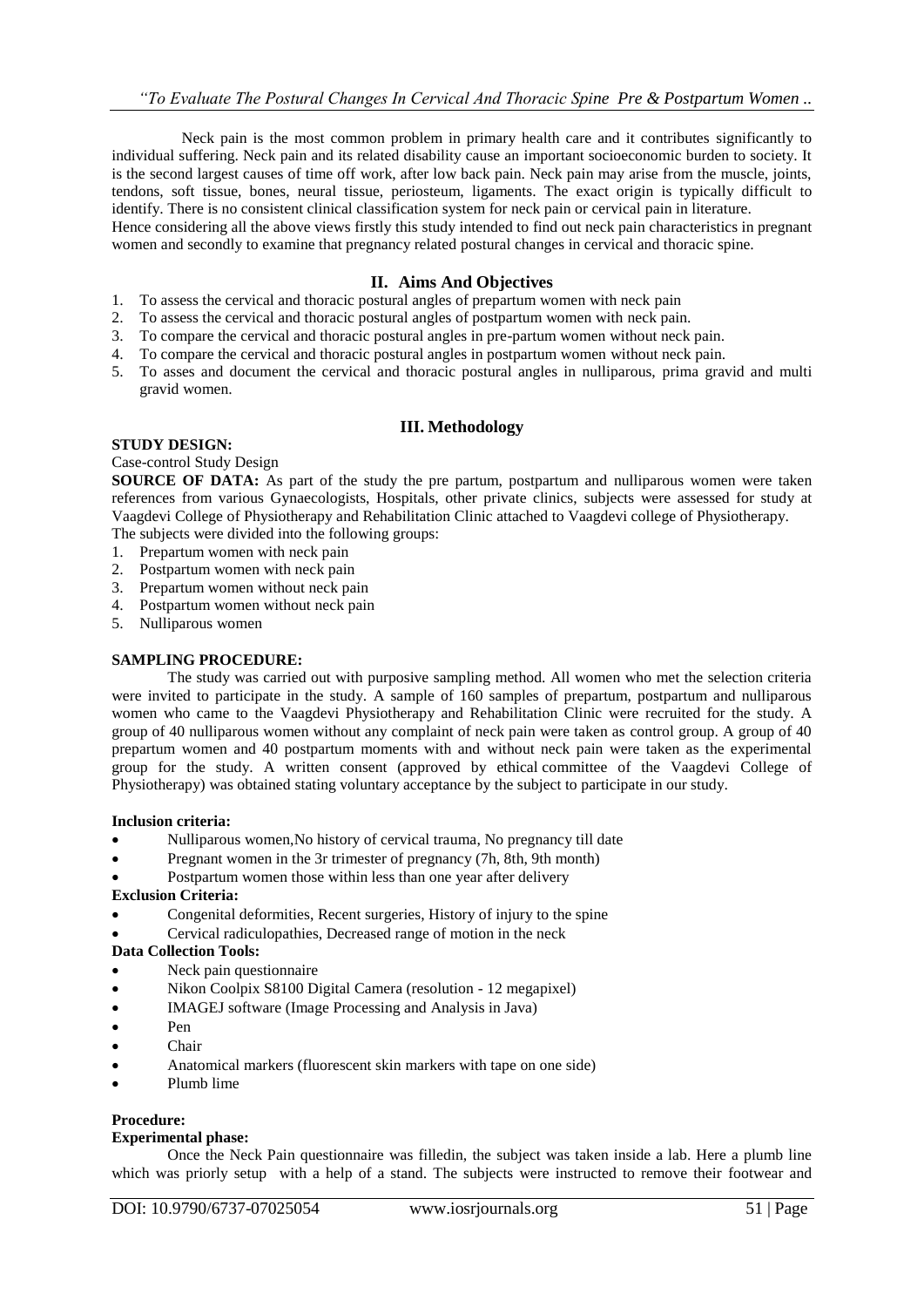positioned in front of the plumb line. The starting position was standardized by placing the subjects in an upright posture, which was defined as a vertical pelvic position with an assumption of lumbar lordosis and thoracic kyphosis and the subjects were asked to maintain that position while gazing at a picture in front of them.

# **Postural analysis:**

**Cervical angle:** It is the angle between a horizontal line through the spinous process of C7and a line from spinous process of C7 through the tragus of the ear.

**Thoracic angle:** It is the angle between a horizontal line through the spinous process ofT7 anda line from spinous process of T7 through the tragus of the ear.

Cervical and thoracic posture was measured from a lateral view photograph taken with a Nikon Coolpix S8100 digital camera (resolution-12 mega pixel) positioned on a tripod at a distance of 0.8m. The axis of the lens of the camera was placed orthogonal to the sagittal plane of the patient at a height that corresponded with the seventh cervical vertebrae. Anatomical markers were positioned on the tragus of the ear, the spinous process of the seventh cervical and seventh thoracic vertebrae.

Image J Software 1.14:

This is free downloaded software from [rsb.info.nih.gov/ij](http://rsb.info.nih.gov/ij) which runs in Linux, Mac OSX and Windows in both 32-bit and 64-bit modes. Image J and its Java source code are freely available to public domain and no license in required. It measures angles, area, length, mean, standard deviation, min and max of selection or entire image and uses real world measurement units such as millimetres. This creates rectangular, elliptical or irregular rare selections. Creates line, point selections. Edits, selects and automatically creates them using the wand tool. Draws fill, clear, filter or measure selections. Saves selections are transfer them to other images.

The photograph of subjects was made into a file and this file was directly copied into the Image J software for analysis. The angle of forward neck posture was measured from a line drawn from the tragus of the ear to the seventh cervical vertebrae; the software produced a horizontal line perpendicular to the vertical plum line captured in the back.

Thoracic posture was calculated as the angle between the horizontal line from the seventh thoracic spinous process and the line drawn from the tragus of the ear. The angle was given by the software along with X and Y axis. This was taken and the correlation in between all the groups was done for the cervical and thoracic vertebrae.

# **IV. Results**

Table 5.1: Demographic characteristics of total 120 nulliparous women, Prepartum women with neck pain, Prepartum women without neck pain, postpartum women with neck pain, post partum women without neck pain.

|                        | Age(years) |           |            | Height (cm) |           |            | Education |           |            |
|------------------------|------------|-----------|------------|-------------|-----------|------------|-----------|-----------|------------|
| <b>GROUP</b>           | M          | <b>SD</b> | <b>SEM</b> | M           | <b>SD</b> | <b>SEM</b> | м         | <b>SD</b> | <b>SEM</b> |
| <b>NULLIPAROUS</b>     | 22.4       | 1.75      | 0.2        | 137.3       | 7.49      | 1.1        | 4.0       | .00       | .00        |
| PREPARTUM WITH N-PAIN  | 24.90      | 2.57      | 0.5        | 138.03      | 6.65      | 1.4        | 3.3       | 0.8       | 0.1        |
| PREPARTUM WO N-PAIN    | 24.38      | 2.56      | 0.4        | 137.6       | 6.27      | 1.4        | 3.3       | 0.7       | 0.1        |
| POSTPARTUM WITH N-PAIN | 25.7       | 2.66      | 0.5        | 138.07      | 6.99      |            | 3.4       | 0.7       | 0.1        |
| POSTPARTUM WO N-PAIN   | 25.89      | 2.99      | 0.6        | 138.02      | 6.84      | 1.4        | 3.4       | 0.7       | 0.1        |

| Weight present (kgs) |           |            |      |           | Weight before pregnancy(kgs) | Weight at delivery(kgs) |           |                  | Marriage age (years) |           |            |
|----------------------|-----------|------------|------|-----------|------------------------------|-------------------------|-----------|------------------|----------------------|-----------|------------|
| М                    | <b>SD</b> | <b>SEM</b> | М    | <b>SD</b> | <b>SEM</b>                   | M                       | <b>SD</b> | <b>SEM</b>       | M                    | <b>SD</b> | <b>SEM</b> |
| 53.1                 | 7.7       | ר ו<br>1.4 |      | -         |                              |                         |           |                  |                      | -         |            |
| 57.4                 | 3.3       | 0.7        | 53.7 | 53.7      | 0.7                          |                         | -         |                  | 20.9                 | 1.7       | 0.4        |
| 54.8                 | 4.5       | 1.0        | 51.1 | 4.0       | 1.0                          |                         |           |                  | 20.8                 | 1.8       | 0.4        |
| 57.0                 | 4.1       | 0.8        | 52.5 | 11.0      | 0.7                          | 59.4                    | 3.8       | 0.7              | 21.0                 | 1.9       | 0.3        |
| 57.4                 | 6.3       | 1.4        | 54.5 | 5.2       | 1.2                          | 58.5                    | 6.0       | $\bigcap$<br>1.3 | 21.5                 | 1.7       | 0.3        |

Table 5.I shows the demographic details of all the 120 women who participated in the study. It includes:

1. Nulliparous women with a mean age of 22.4(SD-1.75 and SEM-0.2) and mean height and weight of the women 137.3cm (SD-7.49. SEM-1.1) and 53.1 kgs (SD-7.7, SEM-1.2)

2. Pre-partum with neck pain with a mean age of 24.90(SD-2.57. SEM-0.5) mean height of the women 138.03cm (SD-63. SEM1.4) and mean of weight at present and before delivery57.4kgs (SD-3.3, SEM-0.7) and 53.7kgs (SD-3.2, SEM-0.7).20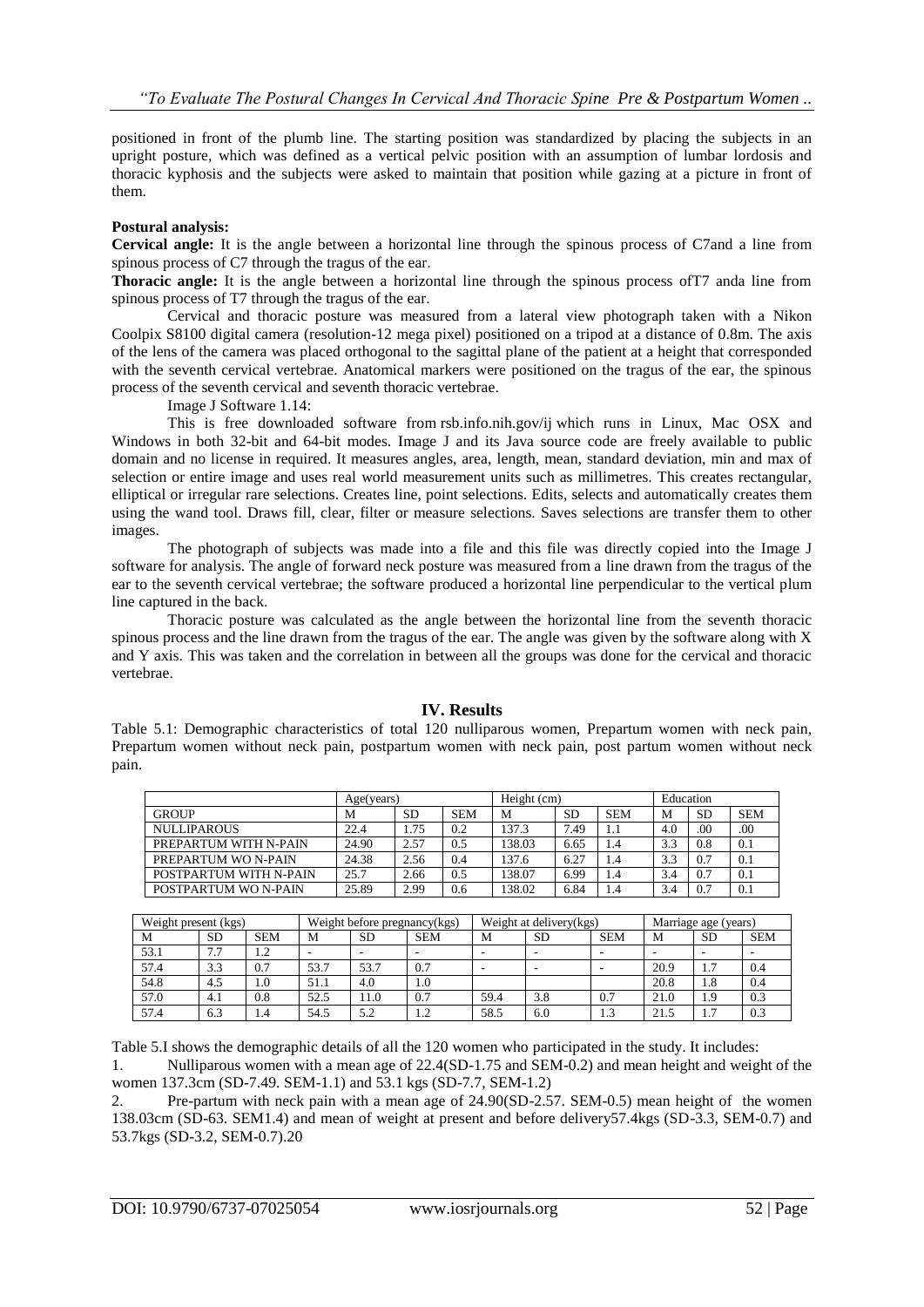3. Prepartum without neck pain with a mean age of 24.38(SD-2.56, SEM-0.4) mean height of the women 137.6cm (SD-6.27. SEM-S4) mean of weight at present and before delivery54.8kgs (SD-4.5, SEM-1.0) and 51.1 kgs (SD-4.3, SEM 1.0).

4. Post-partum with neck pain with a mean age of 25.7(SD-2.86, SEM-0.5) mean height of the women138.0cm (SD-6.99, SEM-1.4) and mean weight at present, before delivery and after delivery 57.0kgs (SD-4.1, SEM-0.8), 52.5kgs (SD-11.0, SEM-0.7) and 59.4kgs (SD3.8. SEM-0.7).

5. Post-partum without neck pain with a mean age of 25.89(SD-2.99, SEM-0.6) mean height of the women 138.02cm ( SD-6.84. SEM-1.4) and mean of weight at present, before delivery and after delivery 57.4kgs(SD-6.3, SEM-1.4), 54.5kgs(SD-5.2, SEM-1.2) and58.5kgs(SD-6.0.SEM-1.3) respectively.

**Table 5.2:** Chi-square test analysis to find out association between prevalence of Neck Pain in different groups of women.

|                   |                |           |         | Groups   |                    |           |                    |           |      | Total  |       |
|-------------------|----------------|-----------|---------|----------|--------------------|-----------|--------------------|-----------|------|--------|-------|
| with<br>Prepartum |                | Prepartum | without |          | with<br>Postpartum |           | Postpartum without |           |      |        |       |
|                   |                | neck pain |         | neckpain |                    | neck pain |                    | neck pain |      |        |       |
|                   |                | number    | $\%$    | number   | %                  | number    | %                  | number    | %    | number | %     |
| neck pain         | N <sub>0</sub> |           | .0%     | 18       | 100%               | 0         | .0%                | 19        | 100% | 37     | 46.3% |
|                   | Yes            | 20        | 100%    |          | .0%                | 23        | 100%               |           | .0%  | 43     | 53.8% |

Table 5.2 shows the first question in the questionnaire which was used as a deciding factor to find out the number of prepartum and postpartum women suffering from neck pain compare to those who are not. The prevalence of neck pain in prepartum and postpartum women is 53.8%(43/80) and the prevalence of prepartum and postpartum women without neck pain is 46.3% (37/80).

**Table 5.3:** Prevalence of Neck pain course in different groups of women using Chi-square test analysis.

|                  |      | Groups                   |      |                |                           |        |      |  |
|------------------|------|--------------------------|------|----------------|---------------------------|--------|------|--|
|                  |      | Prepartum with neck pain |      |                | Postpartum with neck pain | Total  |      |  |
|                  |      | number                   | $\%$ | number         | $\%$                      | number | $\%$ |  |
| Neck pain course | 1.00 | 3                        | 15.0 | 4              | 17.4                      |        | 16.3 |  |
|                  | 2.00 | $\overline{2}$           | 10.0 | $\overline{c}$ | 8.7                       | 4      | 9.3  |  |
|                  | 3.00 |                          | 5.0  |                | 4.3                       |        | 4.7  |  |
|                  | 4.00 | 8                        | 40.0 | 6              | 26.1                      | 14     | 32.6 |  |
|                  | 5.00 |                          | 5.0  | 3              | 13.0                      | 4      | 9.3  |  |
|                  | 6.00 |                          | 5.0  |                | 4.3                       | ◠      | 4.7  |  |
|                  | 7.00 |                          | 5.0  | ◠              | 8.7                       | 3      | 7.0  |  |
|                  | 8.00 |                          | 5.0  | 4              | 17.4                      |        | 11.6 |  |
|                  | 9.00 | $\overline{2}$           | 10.0 | $\theta$       | 0.0                       | ◠      | 4.7  |  |

Table 5.3 shows the prevalence of the neck pain course which is present in different groups of prepartum and postpartum women. There is significance in the prepartum and postpartum group women who 40.0% and 26.1% in both the groups who complained of neck pain due to posture.

**Table 5.4** Correlation of the cervical and thoracic angle in between all the groups of women.

|                 |             |      | <b>CERVICAL ANGLE (DEGREES)</b> |                 |            | THORACIC ANGLE (DEGREES) |             |                         | <b>CORRELATION</b> |       |    |
|-----------------|-------------|------|---------------------------------|-----------------|------------|--------------------------|-------------|-------------------------|--------------------|-------|----|
|                 | <b>MEAN</b> | SD.  |                                 | 95% CI FOR MEAN | <b>MEA</b> | <b>SD</b>                | 95%         | <b>FOR</b><br><b>CI</b> | R                  | P     | N  |
|                 |             |      |                                 |                 | N          |                          | <b>MEAN</b> |                         |                    |       |    |
|                 |             |      | lower                           | upper           |            |                          | lower       | upper                   |                    |       |    |
|                 |             |      | bound                           | bound           |            |                          | bound       | bound                   |                    |       |    |
| Nulliparous     | 53.3        | 5.81 | 51.53                           | 55.25           | 54.8       | 4.33                     | 53.4        | 56.1                    | 0.571              | 0.000 | 40 |
| Prepartum with  | 47.0        | 5.86 | 44.3                            | 49.7            | 52.2       | 3.59                     | 50.5        | 53.9                    | 0.604              | 0.005 | 20 |
| neck pain       |             |      |                                 |                 |            |                          |             |                         |                    |       |    |
| Prepartum       | 50.4        | 4.12 | 48.3                            | 52.4            | 53.2       | 3.60                     | 51.4        | 55.0                    | 0.560              | 0.016 | 18 |
| without<br>neck |             |      |                                 |                 |            |                          |             |                         |                    |       |    |
| pain            |             |      |                                 |                 |            |                          |             |                         |                    |       |    |
| Postpartum with | 51.         | 5.67 | 48.7                            | 53.6            | 55.6       | 3.45                     | 54.1        | 57.1                    | 0.609              | 0.002 | 23 |
| neck pain       |             |      |                                 |                 |            |                          |             |                         |                    |       |    |
| Postpartum      | 50.8        | 7.71 | 47.1                            | 54.5            | 55.1       | 4.42                     | 52.9        | 57.2                    | 0.868              | 0.000 | 19 |
| without<br>neck |             |      |                                 |                 |            |                          |             |                         |                    |       |    |
| pain            |             |      |                                 |                 |            |                          |             |                         |                    |       |    |

Table 5.4 shows the significant correlation of cervical and thoracic angles in between nulliparous women, prepartum with neck pain and without neck pain, postpartum with neck pain and without neck pain, p=0.000, 0.005, 0.016, 0.002, 0.000 and  $r = 0.571$ , 0.604, 0.560, 0.609, 0.868 respectively.